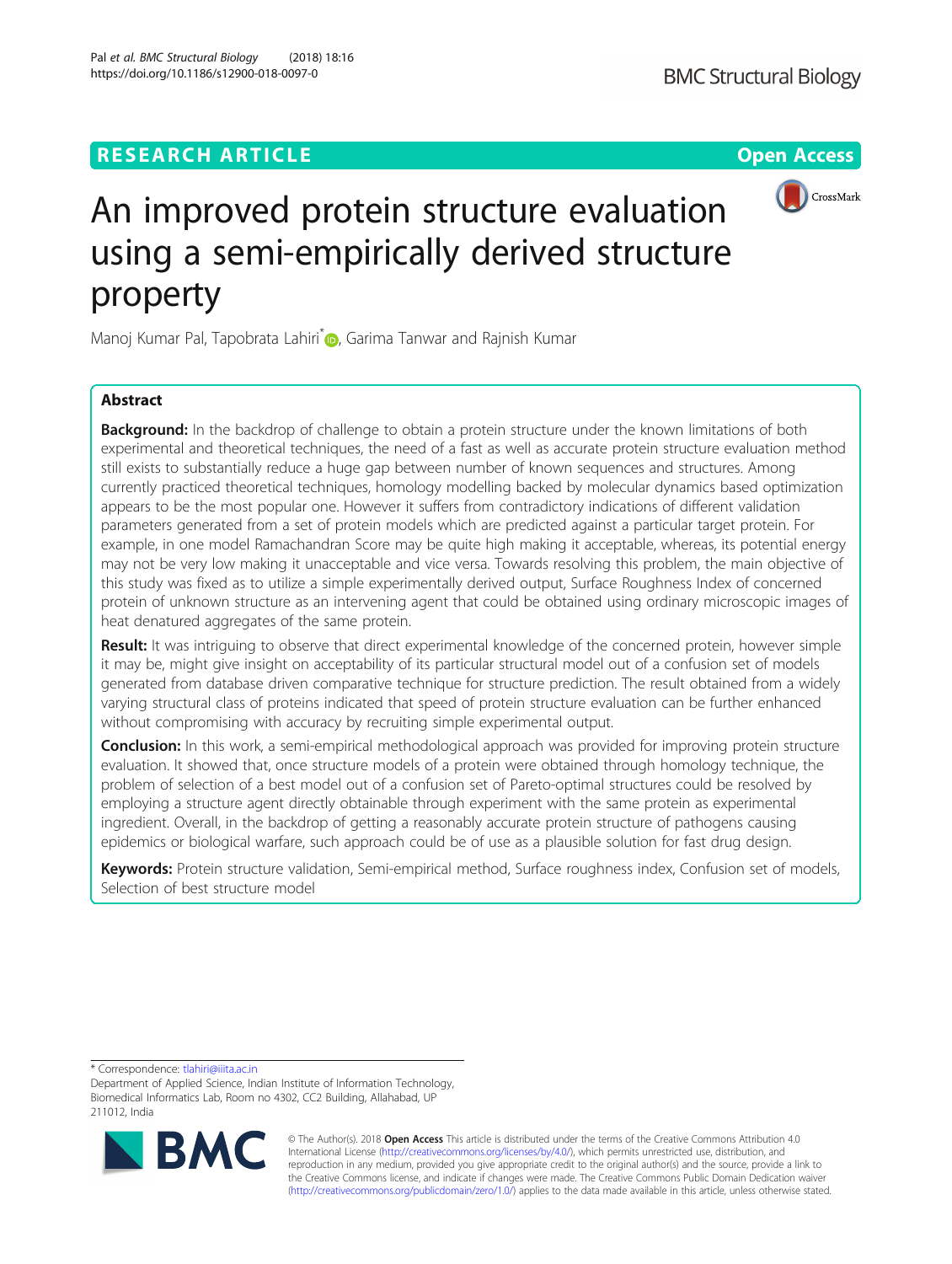# Background

Development of method to provide fast solution of protein structure is important for many reasons. First off, important roles of proteins particularly in living systems, such as, regulating, catalyzing, and triggering many biological, immunological as well as pathophysiological processes. This has led to development of both experimental and theoretical prediction methods to accomplice this task. However, experimental methods are constrained with want of protein crystals for X-Ray Crystallography; smaller proteins (< 80 KD) for NMR and lengthy experimental time (nearly 2 years) for both of these methods  $[1, 2]$  $[1, 2]$  $[1, 2]$ . On the other hand, theoretical prediction methods are although quite fast, suffers limitation of less accuracy and reliability [\[3](#page-9-0)]. This creates an apparently unbridgeable huge gap between number of proteins and their known structures [[4](#page-9-0)]. The most popular theoretical prediction method, homology modelling builds initial structure model through comparison of similar templates searched out from database of known protein structures  $[5-8]$  $[5-8]$  $[5-8]$ . The initial model is subsequently optimized through Molecular Dynamics Simulation producing a set of Pareto-optimal candidate structure models. The trouble starts from there due to confusion posed by contradictory indication of different validation parameters for different models of the same target protein. For example say, Ramachandran score of a model is quite high while its potential energy is not that low and vice versa. The complexity further increases due to addition of more important validation parameters, such as, G-factor which gives account of model's adherence to steric hindrance property, Verified 3D providing insight to compatibility of an model with its own amino acid sequence, etc.. Drawbacks of knowledge based validation parameters used for acceptability of protein structure are well reported in the review of Kihara et al. [[9\]](#page-9-0). For this reason, functional utilization of structure models outputted by comparative prediction methods is very challenging [[9\]](#page-9-0). This piece of work put effort to resolve this problem through the intervention of simple experimental output obtainable from the target protein. The idea is that a protein of known sequence can be isolated, purified into a sizeable quantity to perform many simple experiments on it. Examples of such experiments are: study on patterns of temperature-function kinetics, pH-function kinetics in presence of substrates, aggregation through heat denaturation, emission-absorption spectra etc.. It appears to be interesting to see whether any of such experimental output can be utilized to select best structure model out of a set of such models resulted in through theoretical exercise. Furthermore, to corroborate correctness of theoretically found models through such experimentally found information there must be a common parameter that can be extracted both from the

experimental information as well as from the structures. Only then, this common parameter extracted from experiment can be stored and utilized as standard to compare its closeness with that extracted from predicted structure models for picking the closest one as the best structure model. Also, this common parameter should also have the attribute of uniqueness at least for the target protein class if not for the actual protein itself. In search of such parameter, in this study first it was identified that Surface Roughness Index (SRI) of a protein as derived, calculated from its known structure by Singha et al. [[10](#page-9-0)] might be utilized as common structure parameter since it could also be extracted through experiment on the same protein as depicted by Mishra et al. [\[11\]](#page-9-0). In this regard the role of predicted SRI was to serve as a standard parameter that can be compared for its closeness with the values calculated from the predicted models to pick the best structure solution under the premise: closest model was the best one. Finally this semi-empirical structure validation method was tested for some judiciously chosen proteins taken from protein data bank (PDB) of widely varying structure class which could also be procured through purchase for further experimentation. To test whether the method could match the real life challenge for protein structure evaluation, the template search step of Homology Modelling was specifically employed to select first three templates with sequence similarities less than equal to 77% applying BLASTP. The cut-off 77% was chosen considering the fact that a sequence similarity more than 90% guaranteed to produce structure comparable to X-Ray crystallographic structure of a protein except for a few individual side chains [\[17](#page-9-0)–[19](#page-9-0)] thus making this study unnecessary. Also, the first hit having 100% similarity was intentionally ignored since this was the target protein itself and already present in PDB. In the next step, for the output structure models generated through Homology Modelling, different knowledge based validation parameters were calculated. As expected contradictory indications from these validation parameters generated a confusion set of structure models the correctness of which was finally resolved by the use of experimentally extracted value of SRI. The final validation of the selected model was done by comparing root mean square deviation (RMSD) of backbones of all models with that of reported PDB structure of the target protein.

# Methods

# Description of proteins used in this study

Six proteins, albumin, cytochrome c, ferritin, lysozyme, insulin and hemoglobin which could be procured through purchase from the market as well as reported in the PDB site were selected and finally purchased from Sigma Aldrich (USA). Also, these proteins were chosen for experimentation for their widely varying structural properties where the structural properties, class, fold,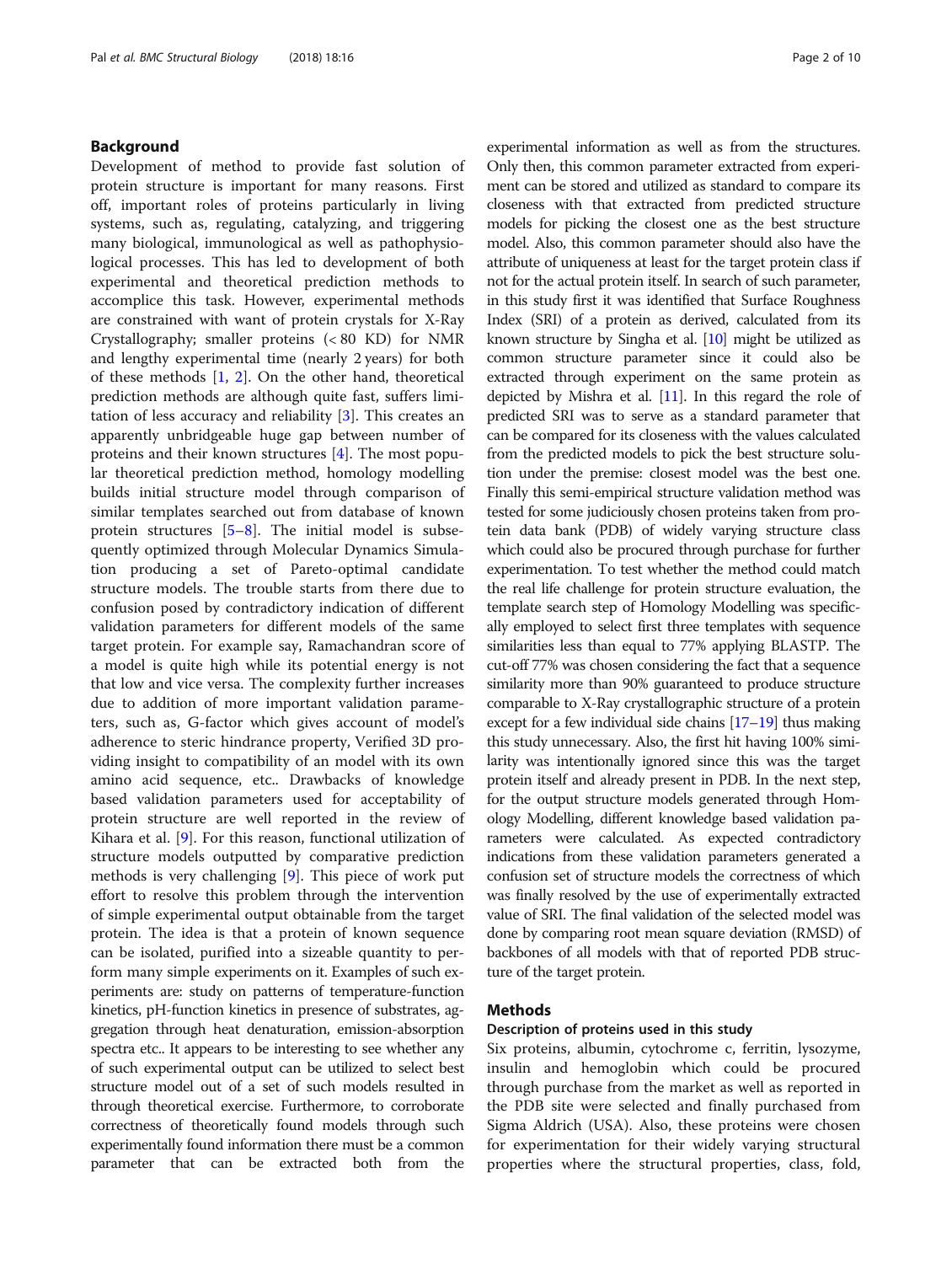<span id="page-2-0"></span>super family, family, duplication and species as retrieved for these proteins from SCOP [\[20\]](#page-9-0) were given in the following Table 1. Sample size of such proteins were in concurrence with Sandelowski, 1995 [\[21\]](#page-9-0).

# Obtaining structure models of proteins using homology modelling

To get structure models of a protein Easymodeller Graphical Interface of Kuntal et al. [[12](#page-9-0)] was used to implement Modeller [[5](#page-9-0)–[8](#page-9-0)]. To avoid self-matching with already stored PDB template for the same protein, and also, to avoid templates of very high sequence similarity leading to near perfect solution of structure (as already described in Introduction Section) [\[17](#page-9-0)–[19\]](#page-9-0), first three templates with sequence similarity obtained through BLASTP ≤77% were chosen as input to Modeller.

# Application of existing validation parameters for selection of best model

Energy Score of a protein was calculated as Random Walk potential following the method of Knowledge

Based Scoring Function as described by Zhang and Zhang [\[13](#page-9-0)]. However, for calculation of Ramachandran Score and G factor Procheck NT Suite [\[14](#page-9-0)] was downloaded from [http://www.ruppweb.org/ftp\\_warning.html](http://www.ruppweb.org/ftp_warning.html) and utilized. Verified 3D (% residue) was calculated using Structure Analysis and Verification Server (version 4) following the protocol of Bowie, et al. [[15\]](#page-9-0) and Luthy et al. [\[16\]](#page-9-0). The justification for choosing these validation parameters was that these parameters were commonly computable for all proteins utilized in this work.

# Calculation of surface roughness index (SRI) of a given protein structure following published protocol

One of the structural component of a protein, its surface was characterized by a 8 valued vector SRI [\[10\]](#page-9-0). Each element of this vector can be calculated as standard deviation of distances of its surface residue-points represented by the C-alpha atoms of surface residues falling within a particular octant of a invariant coordinate system (ICS) (described latter) from the protein-centre that is calculated as the average coordinate of all

Table 1 Widely varying structural classes of the proteins selected for experimentation

| PDB<br>id        | Protein name                                                                                                             | Class                                                                                                      | Fold                                                                                                           | Super family                                                                                              | Family                                             | Duplication                                                    | Species                               |
|------------------|--------------------------------------------------------------------------------------------------------------------------|------------------------------------------------------------------------------------------------------------|----------------------------------------------------------------------------------------------------------------|-----------------------------------------------------------------------------------------------------------|----------------------------------------------------|----------------------------------------------------------------|---------------------------------------|
| 1a <sub>06</sub> | Serum albumin                                                                                                            | All alpha proteins                                                                                         | Serum albumin-like<br>multihelical: one do-<br>main consists of two<br>similar disulfide-<br>linked subdomains | Serum albumin<br>link to<br>SUPERFAMILY<br>database -<br>Superfamily                                      | Serum<br>albumin                                   | consists of<br>three<br>domains of<br>this fold                | Human (Homo<br>sapiens)               |
| 1 <sub>new</sub> | Cytochrome c7 (cytochrome<br>c551.5, PpcA)contains three<br>heme groups; deletion of one<br>of Cyt c3 heme-binding sites | All alpha proteins                                                                                         | Multiheme<br>cytochromes variable<br>number of helices<br>and little beta<br>structure; not a true<br>fold     | Multiheme<br>cytochromes                                                                                  | Cytochrome<br>C <sub>3</sub>                       | contains<br>multiple<br>CxxCH motifs<br>link to<br>SUPERFAMILY | Desulfuromonas<br>acetoxidans         |
| 1 <sub>ro3</sub> | Echistatin                                                                                                               | Small proteins<br>Usually dominated<br>by metal ligand,<br>heme, and/or<br>disulfide bridges               | Blood coagulation<br>inhibitor (disintegrin)<br>small disulfide-rich                                           | Blood<br>coagulation<br>inhibitor<br>(disintegrin)<br>link to<br>SUPERFAMILY<br>database -<br>Superfamily | Blood<br>coagulation<br>inhibitor<br>(disintegrin) | Not Reported                                                   | Saw-scaled viper<br>(Echis carinatus) |
| $2$ vb1          | Lysozyme ubiquitous in a<br>variety of tissues and<br>secretions                                                         | Alpha and beta<br>proteins Mainly<br>antiparallel beta<br>sheets (segregated<br>alpha and beta<br>regions) | Lysozyme-like<br>common alpha+beta<br>motif for the active<br>site region                                      | Lysozyme-like<br>Superfamily                                                                              | C-type<br>lysozyme                                 | Not Reported                                                   | Chicken (Gallus<br>gallus)            |
| 2h8b             | Insulin from Human (in<br>absence of report for 2h8b<br>other columns were filled in<br>for 1ben)                        | Small proteins<br>(hormone)                                                                                | Insulin-like nearly all-<br>alpha<br>can be classified as<br>disulfide-rich                                    | Insulin-like link<br>to<br>SUPERFAMILY<br>database -<br>Superfamily                                       | Insulin                                            | Not Reported                                                   | Human (Homo<br>sapiens)               |
| 1a3n             | Hemoglobin, alpha-chain<br>from Human                                                                                    | All alpha proteins                                                                                         | Globin-like core: 6<br>helices; folded leaf,<br>partly opened                                                  | Globin-like link<br>to<br>SUPERFAMILY<br>database -<br>Superfamily                                        | Globins<br>Heme-<br>binding<br>protein             | Not Reported                                                   | Human (Homo<br>sapiens)               |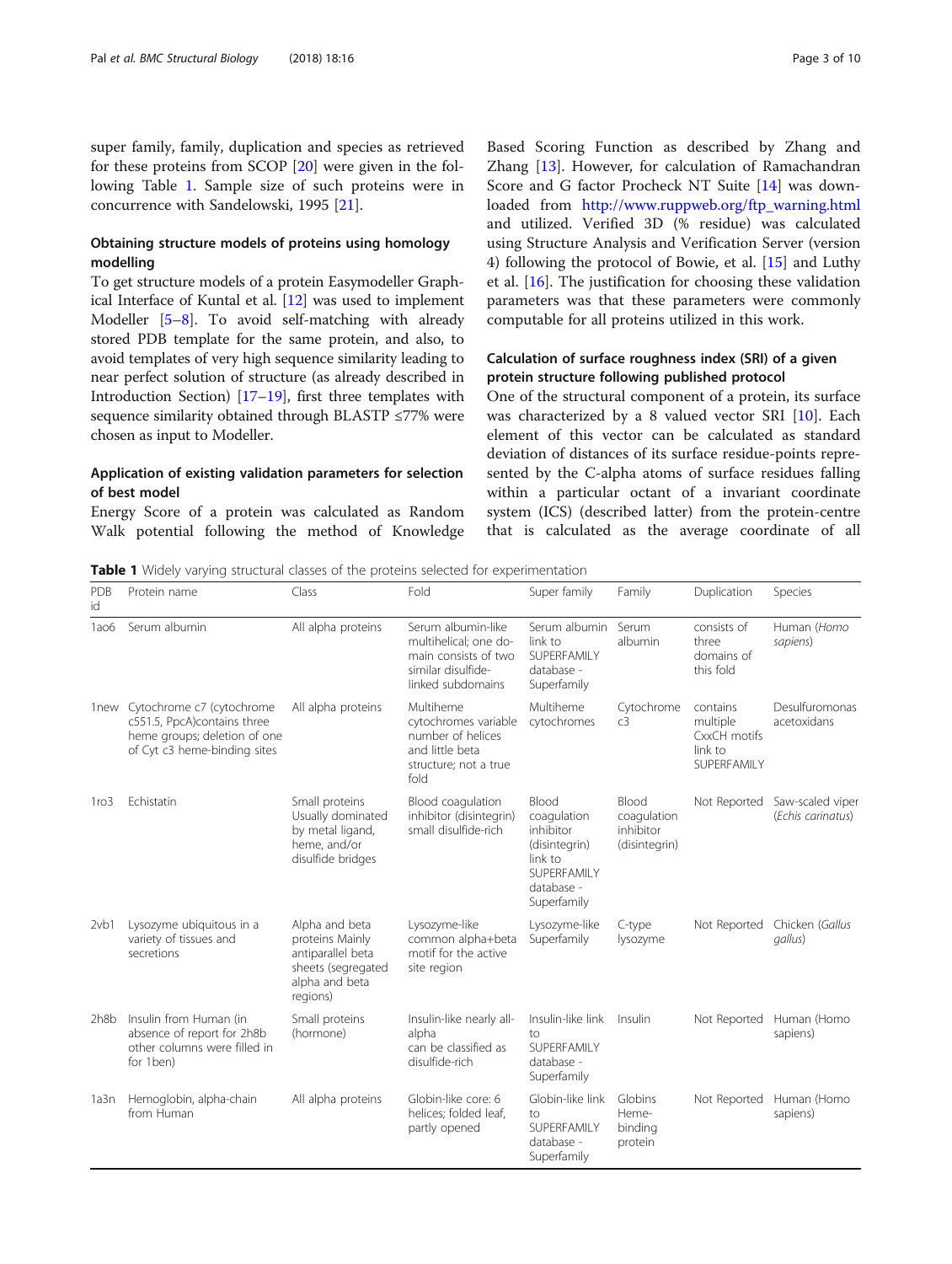C-alpha coordinates of that protein. In short, as described by Singha et al. [\[10\]](#page-9-0), ICS of a protein can be calculated following the steps given below:

Step1: Origin (O) of ICS of a protein is calculated as average coordinate of C-alpha coordinates of all of its residues as shown in (Fig. 1a).

Step2: Line joining O and maximally distant C-alpha coordinate is considered as z-axis of ICS as shown in (Fig. 1b).

Step3: Plane normal to z-axis and passing through O is considered as xy-plane. The C-alpha atom which satisfies two constraints: first, it lies within a lamellar space of width 4 Å i.e., within a distance of 2 Å from each side of the xy-plane, and second, its distance from O is maximum among all other C-alpha atoms within this lamellar space, is considered to create x-axis with O as the line joining its projection on xy-plane (P) and O. This step is further clarified in (Fig. 1c).

Step4: Line passing through O and perpendicular to both x and z-axis is considered as y-axis as shown in (Fig. 1d).

Step5: The PDB coordinates of all the atoms of a protein are transformed to ICS following simple geometric rule of coordinate transformation.

# Experimental steps in details leading to prediction of SRI following published papers

SRI of a protein was also predicted through simple experiment from its heat denatured aggregate (HDA) following protocol described by Mishra et al. [[11\]](#page-9-0), steps of which were given below:

Step 1: Solution of the concerned protein was prepared in milipore water at concentration 25 mg/cc and put in hot water bath at temperature 100 °C for 15 min to obtain its HDA.

Step 2: 10 μL of HDA solution of the protein was put in a hemocytometer slide (Model: Neubauer Chamber, Marienfeld, Germany) and covered with thin microscopic glass cover slip. Subsequently, it was visualized at 400X magnification using phase contrast microscope (Leica Model DML-B2).

Step 3: Digital images of aggregates were captured using a camera (Canon PowerShot S50) at optical zoom 2X. Thus cumulative optical zoom of the microscope and camera was 800X. 50 images of HDA at different locations of slide were captured for each protein.

Step 4: Grey scale converted and 1/3rd resized images of HDAs were manually segmented out using MS Paint XP software having intensity range from 0 to 255. Segmented image was further splitted into 10 binary images on the basis of filtering through fixed intensityranges by applying the rule described by Mishra et al. [\[11\]](#page-9-0). Fractal dimension of each of these binary HDA images were calculated through box-counting method to obtained 10 valued Intensity Level Based Multifractal Dimension (ILMFD). This step is further clarified in (Fig. [2\)](#page-4-0). Step 5: A non-parametric function was designed employing Recurrent Backpropagation Neural Network (RBPN) as shown in (Fig. [3](#page-4-0)) with capability of taking multiple inputs (10 valued ILMFD) and deliver multiple outputs (8 valued SRI after normalization). For optimizing this function 70% of images (i.e., 35 out of 50

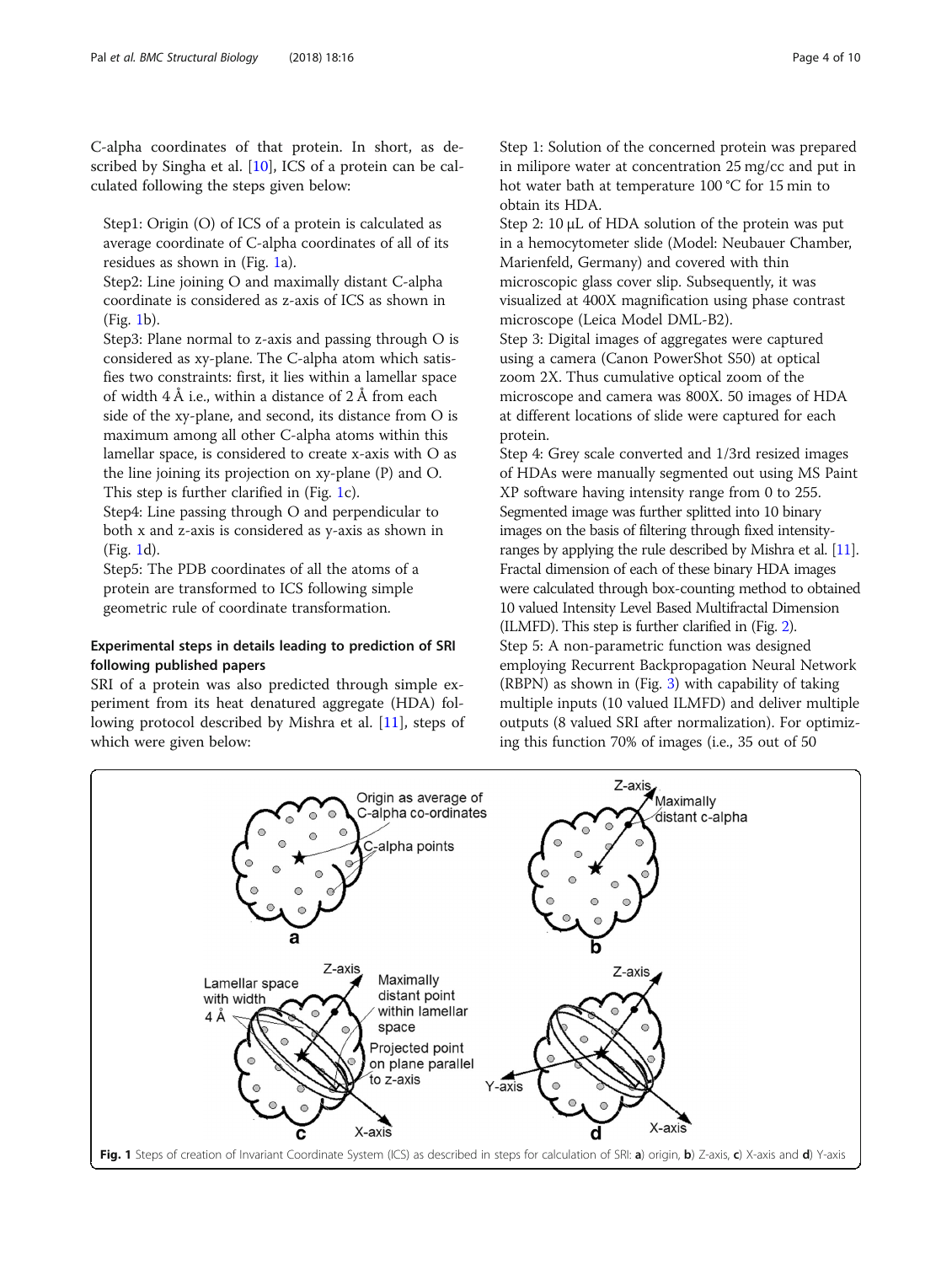<span id="page-4-0"></span>

images) were used for training and remaining 30% (15 images) were used for testing purpose. For enhancing prediction accuracy through removal of illposed noisy data, 15 function-outputs (each of which were 8 valued candidate for predicted SRI) were further passed through a two tier hierarchical clustering method to finally select the centre of the optimally chosen cluster as predicted SRI after denormalization following the algorithm of Mishra et al. [\[11](#page-9-0)].

Steps describing selection of best model using predicted SRI of original protein and calculated SRI of its models Steps followed to select best structural model of a protein were given below:

Step1: SRI of each of the structure models of a protein obtained through methodology section 2 were calculated using protocol described in methodology section 4 and designated as SRI\_CM. The same method was applied to calculate original protein structure obtained from PDB and was designated as SRI\_C.

Step2: SRI of the original protein was predicted through experiment as described in methodology section 5 and was designated as SRI\_P. Step3: Euclidean distance,  $DC<sub>MOD</sub>$  between SRI\_CM of a model and SRI\_C was calculated and it was repeated for all the models. The model with least distance (i.e., that closest to the original) was selected as the best structure model of this protein.

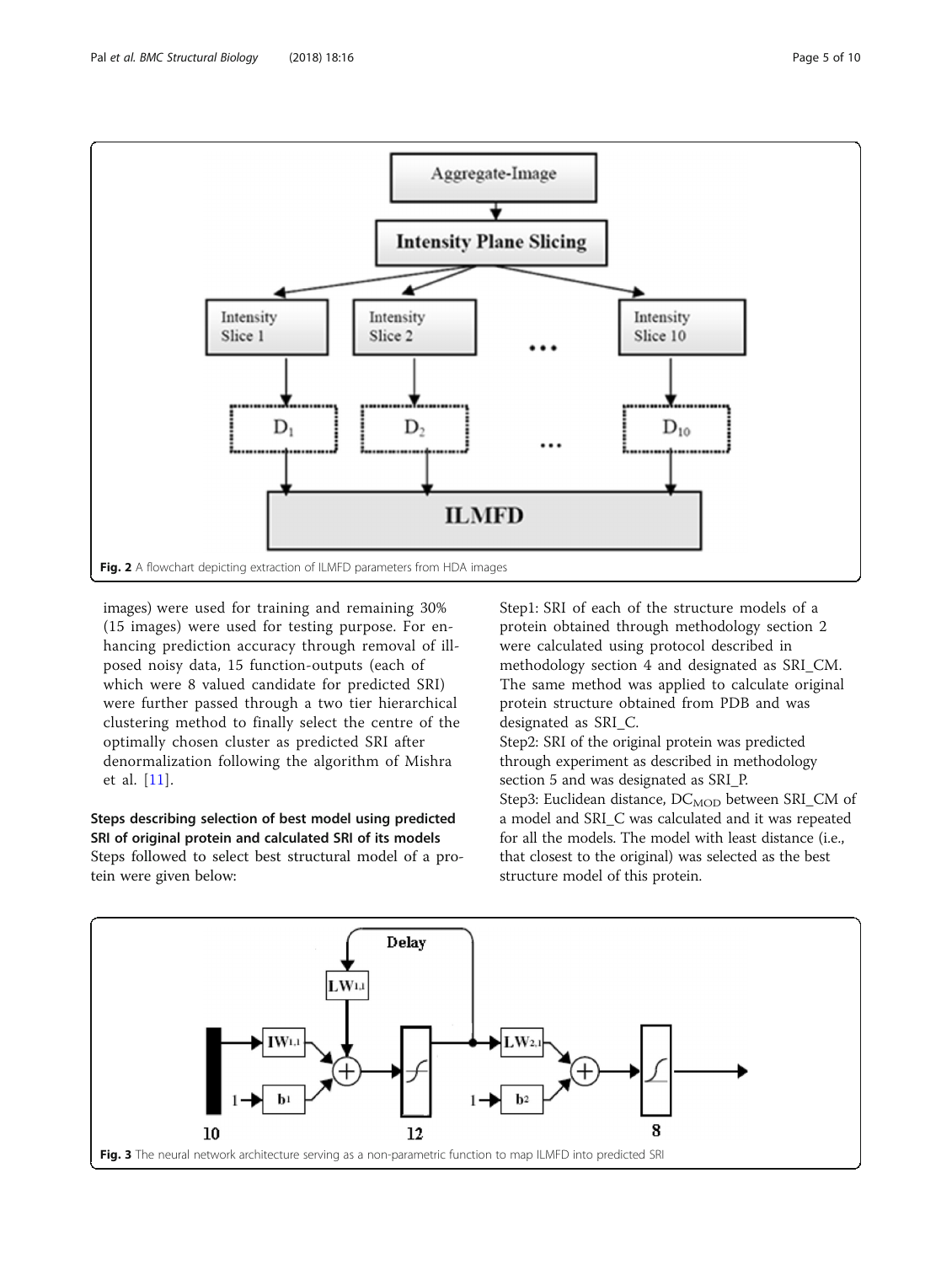Step4: Step3 was repeated to calculate distance,  $DP_{MOD}$ by replacing SRI\_C with SRI\_P and the best structure model for the same model was selected. Step5: Euclidean distances between coordinates of corresponding  $C_{\alpha}$  atoms of a model and original PDB structure were calculated and Root Mean Square Deviation of these distances were stored. Similarly RMSDs for all the models from original structure were calculated. The model with least RMSD was selected for final validation. For calculation of RMSD between a pair of protein structures, coordinates of both of these structures were transformed under Invariant Coordinated System (ICS) as described in methodological section 4.

Step 1 to 5 was repeated for all the 6 proteins used in this study.

#### Results

To check coherency in protein structure validation parameters, results of calculation of above-referred validation parameters, Energy Score as Knowledge Based Scoring Function (KBSF), Ramachandran Score (RS), G factor (GF) and Verified 3D (% residue) (V3D) were shown in Table [2](#page-6-0) for all the protein models obtained through Modeller along with their PDB structures. However, it was evident from the best matches of the models for a particular protein and validation parameter, the coherency did not exist. For example, in case of albumin, KBSF indicated 2nd model as best, while V3D showed 5th model as the best. Similarly it was shown for all other proteins.

The values of SRIs both calculated from known structure and predicted through experiment for the proteins were shown in Table [3](#page-7-0) from which parameters  $DC<sub>MOD</sub>$ and  $DP<sub>MOD</sub>$  were calculated.

List of data similar to that shown in Table [2](#page-6-0) were prepared using  $DC<sub>MOD</sub>$ ,  $DP<sub>MOD</sub>$  and RMSD parameters as described in methodology section 6 replacing the validation parameters where best models were obtained using least values of all these parameters. It was intriguing to find that there existed a concurrency of decision provided by all these parameters as shown in Table [4](#page-8-0) except for albumin and insulin the explanation for which was given in discussion section.

The diversity in the physiochemical properties and number of residues of the proteins selected for this study was shown in Table [5](#page-8-0) below:

# **Discussion**

Objective of this study was to strengthen already existing theoretical protocol to expedite solution for protein structure without compromising with accuracy. Towards this direction, published reports were first explored to

check whether assimilation of already existing methods can help in achieving the same through development of a new methodical approach. In this regard, the main bottleneck as found in this work was to resolve confusion set of models produced by Homology Modelling with subsequent application of Molecular Dynamics based optimization techniques as reported by [\[5](#page-9-0)–[8\]](#page-9-0) and implemented through Modeller. However, the confusion in selecting the best model was generated due to incoherent decision provided by different validation parameters as shown in Table [2.](#page-6-0) As for solution, in this study it was strongly felt to validate those structure models through comparison with a data that can be directly extracted from actual protein of concern through simple experimentation rather than by knowledge based validation parameters, e.g., KBSF, RS, GF and V3D. In this regard, it was imperative to devise a strategy through which model structure could be validated both from the end of the theoretically computable validation parameter as well as that obtainable from actual protein itself, say, through simple experimental exercises as discussed in the Introduction section. It was necessary to see the convergence of validations from both of these ends since in real life problem calculation of SRI values from known protein structure would not be possible and the predicted SRI extracted through experiment was supposed to serve as the only validation agent. It indicated requirement of a common validation parameter which could be obtained both through computational exercise using structure model and experimental method using the same protein as its ingredient. Unfortunately no commonly known existing validation parameters appeared to serve this purpose. However, one such example could be found from the report of Mishra and Lahiri [\[11](#page-9-0)] in which a typical structure parameter SRI of a protein was found to be obtained from a semi-empirical method using it as experimental ingredient (as described in methodological section 5) as well as computable from its structure (if known) Singha et al. [[10\]](#page-9-0). As designated in methodological section 6, the need of experimentally extracted parameter SRI\_P was to find minimum of  $DP<sub>MOD</sub>$  to pick the best structure model comparing SRI to SRI distances of all the models from SRI\_P. Since this methodological approach had to be validated also, only those proteins were selected, PDB structures of which were also available and thus their SRI were also computable (designated as SRI\_C) using method of Singha et al.  $[10]$  as described in methodological section 4. Therefore, it was left as an interesting exercise to see whether the solution of best model obtained utilizing  $DP<sub>MOD</sub>$  parameter was matching with that obtained utilizing  $DC<sub>MOD</sub>$ . Interestingly, while Table [4](#page-8-0) showed the result as affirmative for all the six proteins, the final validation of this approach was done by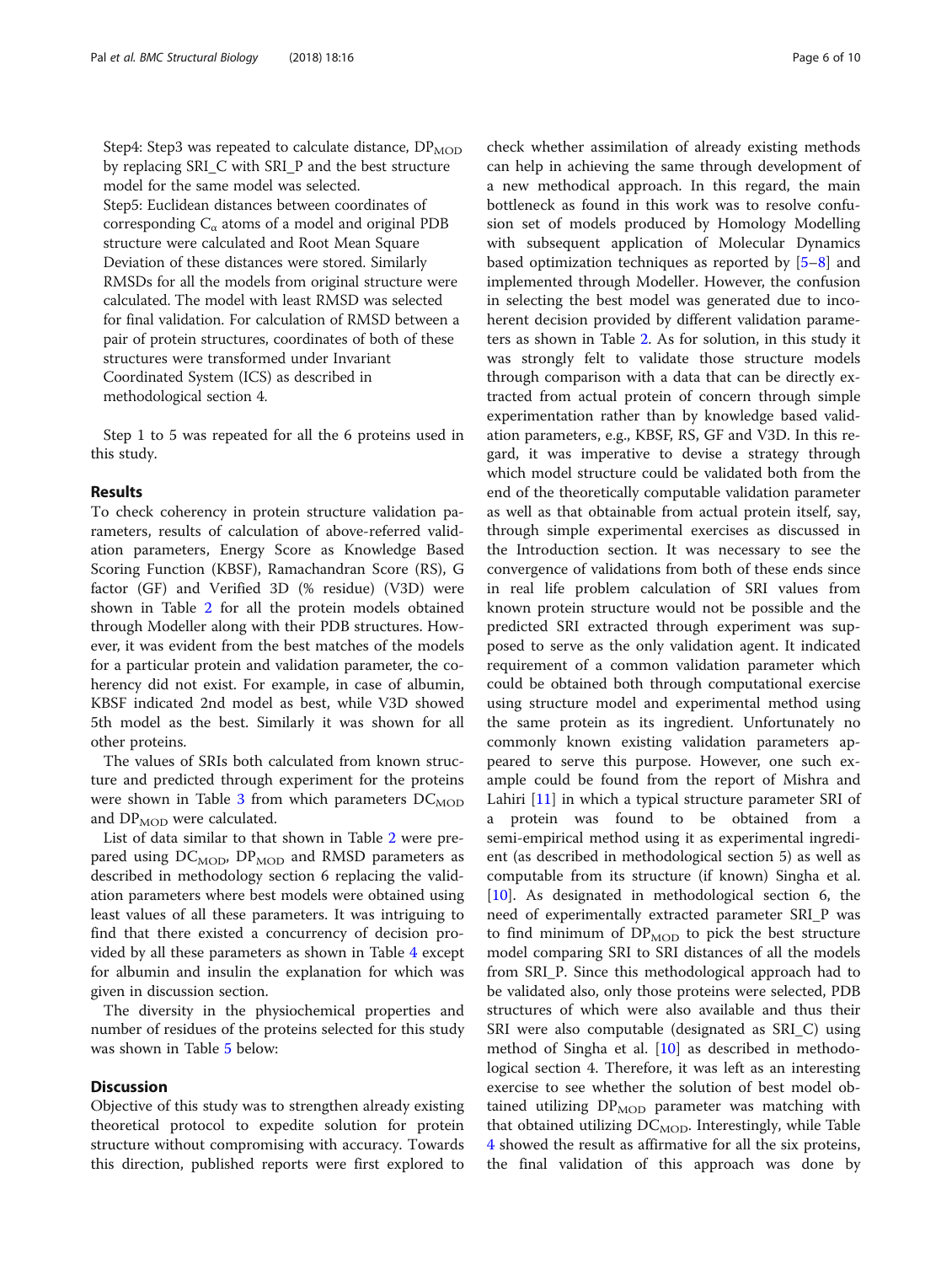| Name of the proteins | Validation Parameters of models |                         |                    |          |                         |  |  |  |
|----------------------|---------------------------------|-------------------------|--------------------|----------|-------------------------|--|--|--|
|                      | Models                          | Energy Score            | Ramachandran Score | G factor | Verified 3D (% residue) |  |  |  |
| Albumin              | 1a <sub>06</sub>                | $-1.1969 \times 10^{5}$ | 88.50              | 0.22     | 92.39                   |  |  |  |
|                      | $\mathbf{1}$                    | $-1.2280 \times 10^{5}$ | 95.1               | 0.16     | 94.53                   |  |  |  |
|                      | $\sqrt{2}$                      | $-1.2297 \times 10^{5}$ | 95.4               | 0.18     | 96.58                   |  |  |  |
|                      | 3                               | $-1.2269 \times 10^{5}$ | 94.7               | 0.1      | 97.09                   |  |  |  |
|                      | 4                               | $-1.2262 \times 10^{5}$ | 94.1               | 0.17     | 96.75                   |  |  |  |
|                      | 5                               | $-1.2283 \times 10^{5}$ | 95.2               | 0.17     | 99.15                   |  |  |  |
| Cytocrome c          | 1new                            | $-6.6803 \times 10^{3}$ | 65.50              | $-0.38$  | 79.41                   |  |  |  |
|                      | 1                               | $-6.3532 \times 10^{3}$ | 93.1               | $-0.03$  | 77.94                   |  |  |  |
|                      | $\sqrt{2}$                      | $-6.3340 \times 10^{3}$ | 91.4               | 0.00     | 51.47                   |  |  |  |
|                      | 3                               | $-6.3668 \times 10^{3}$ | 89.7               | 0.01     | 79.41                   |  |  |  |
|                      | 4                               | $-6.3291 \times 10^{3}$ | 84.5               | 0.01     | 97.06                   |  |  |  |
|                      | 5                               | $-6.2220 \times 10^{3}$ | 89.7               | $-0.03$  | 73.53                   |  |  |  |
| Ferritin             | 1 <sub>ro3</sub>                | $-3.4552 \times 10^{3}$ | 23.7               | $-0.42$  | 100.00                  |  |  |  |
|                      | $\mathbf{1}$                    | $-4.3944 \times 10^{3}$ | 76.3               | $-0.23$  | 93.88                   |  |  |  |
|                      | $\sqrt{2}$                      | $-4.2660 \times 10^{3}$ | 78.9               | $-0.37$  | 100.00                  |  |  |  |
|                      | 3                               | $-4.3860 \times 10^{3}$ | 78.9               | $-0.21$  | 91.84                   |  |  |  |
|                      | 4                               | $-3.7259 \times 10^{3}$ | 65.8               | $-0.69$  | 97.96                   |  |  |  |
|                      | 5                               | $-3.9113 \times 10^{3}$ | 63.2               | $-0.85$  | 100.00                  |  |  |  |
| Lysozyme             | 2vb1                            | $-1.3138 \times 10^{4}$ | 88.50              | 0.01     | 100.00                  |  |  |  |
|                      | $\mathbf{1}$                    | $-2.2767 \times 10^4$   | 93.8               | 0.06     | 100.00                  |  |  |  |
|                      | $\sqrt{2}$                      | $-2.2488 \times 10^4$   | 93.8               | 0.05     | 100.00                  |  |  |  |
|                      | 3                               | $-2.2639 \times 10^{4}$ | 91.2               | 0.04     | 100.00                  |  |  |  |
|                      | 4                               | $-2.2616 \times 10^{4}$ | 94.7               | 0.08     | 100.00                  |  |  |  |
|                      | 5                               | $-2.2564 \times 10^{4}$ | 94.7               | 0.03     | 100.00                  |  |  |  |
| Insulin              | 2h8b                            | $-7.5931 \times 103$    | 77.8               | .28      | 0.00                    |  |  |  |
|                      | $\mathbf{1}$                    | $-4.9314 \times 103$    | 84.8               | $-.16$   | 0.00                    |  |  |  |
|                      | $\overline{2}$                  | $-4.9427 \times 103$    | 91.3               | $-.22$   | 0.00                    |  |  |  |
|                      | 3                               | $-5.1093 \times 103$    | 91.3               | $-.08$   | 0.00                    |  |  |  |
|                      | 4                               | $-4.8367 \times 103$    | 80.4               | $-.15$   | 0.00                    |  |  |  |
|                      | 5                               | $-4.8419 \times 103$    | 80.4               | $-.10$   | 0.00                    |  |  |  |
| Hemoglobin           | 1a3n                            | $-1.2495 \times 105$    | 94.0               | .21      | 100.00                  |  |  |  |
|                      | $\mathbf{1}$                    | $-1.2209 \times 105$    | 91.6               | .05      | 100.00                  |  |  |  |
|                      | $\sqrt{2}$                      | $-1.2216 \times 105$    | 91.4               | .05      | 99.31                   |  |  |  |
|                      | 3                               | $-1.2295 \times 105$    | 91.5               | .05      | 99.31                   |  |  |  |
|                      | 4                               | $-1.1820 \times 105$    | 88.9               | $-.26$   | 100.00                  |  |  |  |
|                      | 5                               | $-1.2216 \times 105$    | 91.4               | .05      | 99.31                   |  |  |  |
|                      |                                 |                         |                    |          |                         |  |  |  |

<span id="page-6-0"></span>Table 2 Different validation parameters obtained for confusion set of models

utilizing universally accepted parameter RMSD of corresponding  $C_{\alpha}$  to  $C_{\alpha}$  distances between a model and already evaluated PDB structure of the protein and repeating it for all the models of the same protein. As shown in Table [4,](#page-8-0) result of selection of best model using RMSD was further encouraging since it re-confirmed the result using  $\rm DC_{MOD}$  and  $\rm DP_{MOD}$  except for the cases of Albumin and Insulin. In case of Albumin the possible reason of mismatch might be because of very close proximity of all the models with the original structure as shown in Table [4.](#page-8-0) Furthermore, in case of Insulin we found the solutions obtained through SRI (i.e., the same 5th model obtained through both  $DC<sub>MOD</sub>$  and  $DP<sub>MOD</sub>$ and RMSD (the 2nd model) are actually closest to each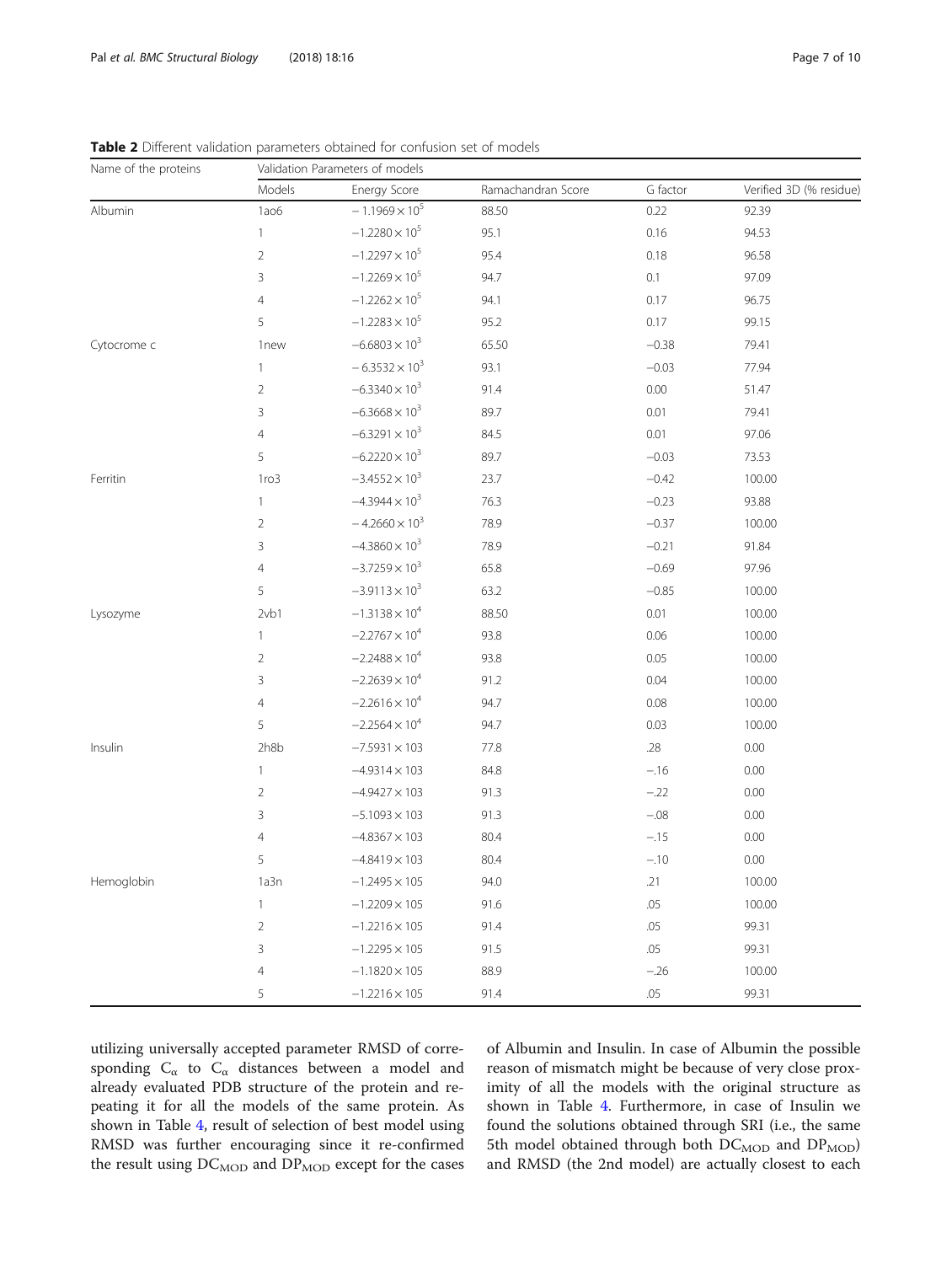<span id="page-7-0"></span>Table 3 SRIs predicted from experiment and calculated from structures for proteins and models

| Protein name | Method to obtain SRI         | Models           | SRI   |       |       |       |       |       |       |       |
|--------------|------------------------------|------------------|-------|-------|-------|-------|-------|-------|-------|-------|
| Albumin      | Predicted through experiment | 1a <sub>06</sub> | 15.10 | 16.08 | 22.41 | 19.45 | 18.14 | 9.48  | 15.04 | 7.80  |
|              | calculated                   | 1a <sub>06</sub> | 8.22  | 12.68 | 12.31 | 7.70  | 9.91  | 9.27  | 10.09 | 11.62 |
|              |                              | $\mathbf{1}$     | 9.43  | 11.42 | 7.45  | 12.94 | 13.06 | 9.81  | 7.84  | 9.92  |
|              |                              | $\sqrt{2}$       | 14.43 | 11.44 | 7.11  | 12.88 | 11.72 | 11.68 | 9.20  | 9.21  |
|              |                              | 3                | 8.80  | 11.27 | 7.18  | 13.46 | 13.82 | 10.34 | 9.35  | 8.29  |
|              |                              | $\overline{4}$   | 11.03 | 15.31 | 13.86 | 8.48  | 14.31 | 8.76  | 7.41  | 11.17 |
|              |                              | 5                | 9.40  | 11.46 | 8.55  | 13.69 | 13.45 | 9.64  | 8.41  | 9.70  |
| Cytochrome c | Predicted through experiment | 1new             | 5.38  | 5.83  | 4.70  | 2.55  | 5.11  | 4.19  | 3.40  | 3.70  |
|              | calculated                   | 1new             | 3.45  | 5.45  | 4.24  | 2.02  | 3.35  | 2.88  | 3.47  | 3.74  |
|              |                              | $\mathbf{1}$     | 4.93  | 3.77  | 4.33  | 1.07  | 3.11  | 3.27  | 3.60  | 4.07  |
|              |                              | $\overline{2}$   | 4.01  | 0.00  | 1.83  | 5.01  | 3.29  | 3.40  | 3.99  | 3.42  |
|              |                              | 3                | 4.41  | 7.79  | 1.75  | 3.77  | 2.90  | 3.32  | 2.13  | 3.95  |
|              |                              | $\overline{4}$   | 3.63  | 3.58  | 4.10  | 1.13  | 3.66  | 3.37  | 4.71  | 3.97  |
|              |                              | 5                | 4.88  | 4.28  | 3.37  | 3.75  | 2.56  | 3.07  | 3.60  | 4.38  |
| Ferritin     | Predicted through experiment | 1 <sub>ro3</sub> | 4.12  | 5.23  | 4.99  | 3.08  | 6.33  | 3.14  | 3.66  | 3.23  |
|              | calculated                   | 1 <sub>ro3</sub> | 0.02  | 3.20  | 1.47  | 0.11  | 2.14  | 1.54  | 2.56  | 1.77  |
|              |                              | $\mathbf{1}$     | 1.73  | 3.01  | 1.38  | 5.41  | 3.58  | 0.61  | 4.92  | 1.74  |
|              |                              | $\overline{2}$   | 6.31  | 3.74  | 5.98  | 0.90  | 1.54  | 4.50  | 0.00  | 4.84  |
|              |                              | 3                | 2.78  | 2.66  | 3.12  | 4.61  | 2.77  | 2.82  | 3.35  | 1.37  |
|              |                              | $\overline{4}$   | 6.43  | 0.00  | 7.66  | 3.60  | 0.91  | 3.39  | 1.42  | 2.90  |
|              |                              | 5                | 4.15  | 2.26  | 1.90  | 5.25  | 3.62  | 1.79  | 3.25  | 0.14  |
| Lysozyme     | Predicted through experiment | 2vb1             | 3.51  | 4.29  | 5.36  | 4.05  | 2.84  | 4.06  | 4.84  | 3.93  |
|              | calculated                   | 2vb1             | 4.19  | 3.32  | 5.05  | 5.32  | 4.23  | 3.05  | 2.92  | 3.83  |
|              |                              | 1                | 4.81  | 4.51  | 2.77  | 3.07  | 4.24  | 3.12  | 3.74  | 3.83  |
|              |                              | $\overline{2}$   | 4.06  | 4.45  | 2.97  | 3.30  | 4.28  | 2.93  | 3.63  | 3.67  |
|              |                              | 3                | 3.86  | 4.47  | 2.79  | 3.26  | 4.51  | 3.06  | 3.89  | 3.84  |
|              |                              | $\overline{4}$   | 4.23  | 4.49  | 3.84  | 3.16  | 4.33  | 3.01  | 3.65  | 3.97  |
|              |                              | 5                | 5.81  | 4.32  | 2.93  | 3.03  | 4.55  | 2.42  | 3.76  | 4.00  |
| Insulin      | Predicted through experiment | 2h8b             | 4.59  | 5.37  | 5.30  | 6.23  | 3.67  | 4.19  | 3.51  | 5.39  |
|              | calculated                   | 2h8b             | 1.66  | 6.09  | 4.07  | 3.96  | 2.54  | 3.20  | 1.92  | 4.20  |
|              |                              | 1                | 2.07  | 7.54  | 5.77  | 2.12  | 9.05  | 2.96  | 3.96  | 5.67  |
|              |                              | 2                | 5.53  | 4.82  | 3.14  | 1.55  | 8.68  | 5.22  | 2.71  | 1.91  |
|              |                              | 3                | 5.75  | 2.87  | 2.42  | 5.13  | 6.77  | 3.96  | 2.11  | 4.96  |
|              |                              | $\overline{4}$   | 7.57  | 3.27  | 6.87  | 2.72  | 5.49  | 4.43  | 1.76  | 5.99  |
|              |                              | 5                | 6.66  | 3.71  | 4.77  | 2.86  | 1.76  | 3.98  | 3.04  | 5.26  |
| Hemoglobin   | Predicted through experiment | 1a3n             | 5.95  | 8.82  | 8.59  | 10.99 | 9.28  | 4.96  | 8.71  | 8.36  |
|              | calculated                   | 1a3n             | 7.80  | 8.31  | 8.69  | 10.99 | 8.73  | 6.31  | 9.10  | 6.73  |
|              |                              | $\mathbf{1}$     | 8.85  | 9.44  | 9.54  | 10.29 | 7.77  | 9.74  | 7.95  | 11.05 |
|              |                              | $\overline{2}$   | 9.12  | 6.62  | 9.65  | 8.43  | 4.89  | 7.73  | 8.46  | 9.05  |
|              |                              | 3                | 9.00  | 5.55  | 9.52  | 7.94  | 4.98  | 7.69  | 8.47  | 8.94  |
|              |                              | $\overline{4}$   | 7.09  | 8.35  | 8.26  | 8.80  | 8.40  | 6.47  | 9.16  | 6.49  |
|              |                              | 5                | 9.12  | 6.62  | 9.65  | 8.43  | 4.89  | 7.73  | 8.46  | 9.05  |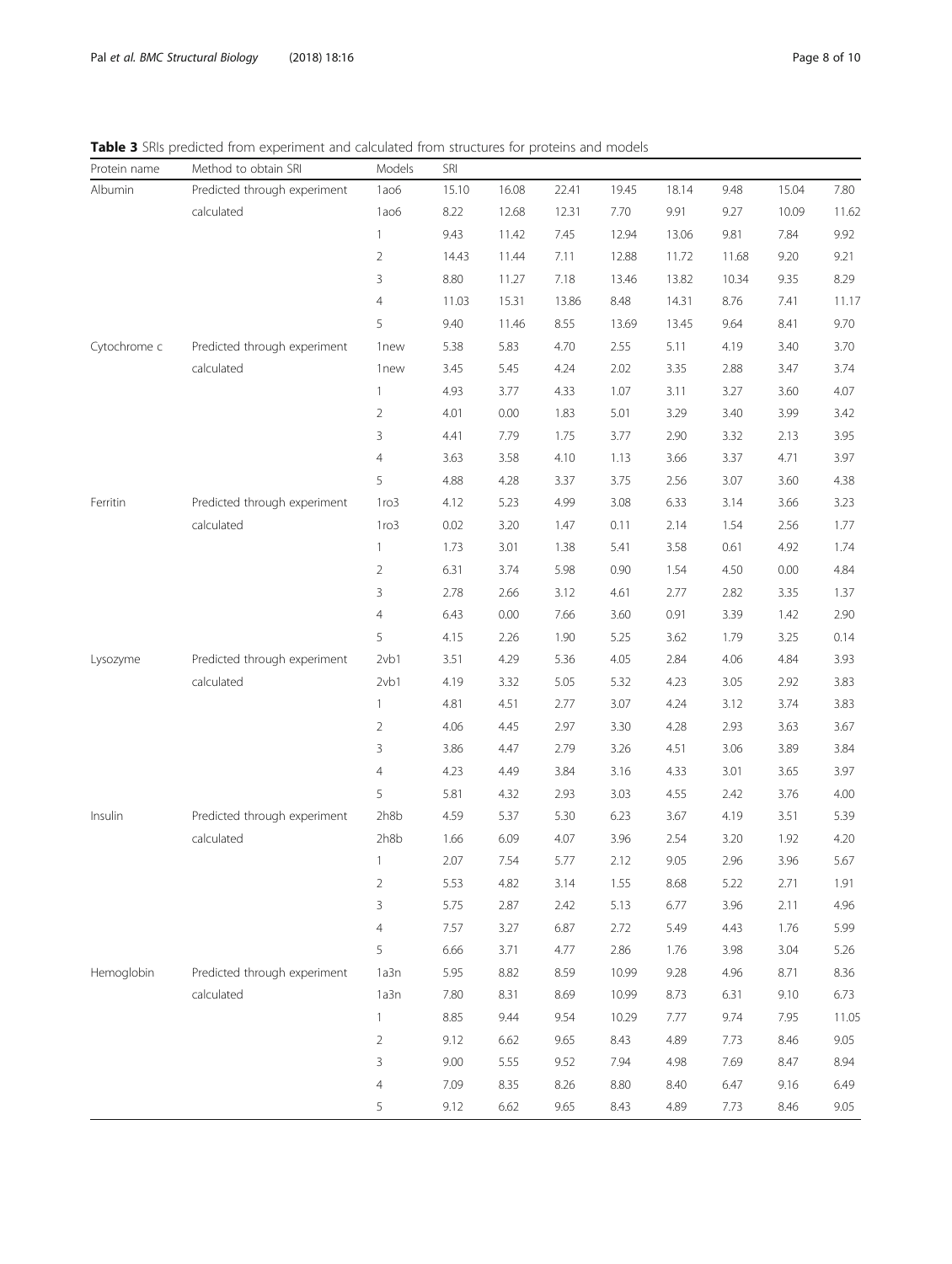| Proteins     | Model Selection                    |                                    |                       |                              |  |  |  |  |
|--------------|------------------------------------|------------------------------------|-----------------------|------------------------------|--|--|--|--|
|              | Best model using DC <sub>MOD</sub> | Best model using DP <sub>MOD</sub> | Best model using RMSD | Mean of RMSD over all models |  |  |  |  |
| Albumin      | 4                                  |                                    |                       | $2.94 \pm 0.24$              |  |  |  |  |
| Cytochrome C |                                    |                                    |                       | $10.73 \pm 6.42$             |  |  |  |  |
| Ferritin     |                                    |                                    |                       | $7.90 \pm 2.61$              |  |  |  |  |
| Lysozyme     | 4                                  | 4                                  | 4                     | $24.31 \pm 0.03$             |  |  |  |  |
| Insulin      |                                    |                                    |                       | $15.37 \pm 2.39$             |  |  |  |  |
| Hemoglobin   | 4                                  |                                    | 4                     | $29.19 \pm 14.70$            |  |  |  |  |

<span id="page-8-0"></span>Table 4 Model selection by new validation parameter, predicted SRI

other with lowest RMSD, 4.50. One more interesting observation as found after comparing results of Table [2](#page-6-0) and Table 4 was that, percentage of success of RS, GF and V3D in selecting best models through predicted SRI was 50% while that for KBSF was zero only. It indicated that Ramachandran Score, G factor and Verified 3D were better validation parameters in comparison to Energy Score (Knowledge Based Scoring Function). The possible reason of success in SRI based validation as shown in this work for almost all the proteins of wide variety of classes (as shown in Tables [1](#page-2-0) and 5) could be explained through its underlying geometric attribute. As designed and implemented by Singha et al. [[10](#page-9-0)] SRI basically represented surface roughness profile of a protein through an 8 valued surface roughness vector each element of which actually represented roughness of protein surface within one out of 8 octants of a 3 dimensional invariant coordinate system containing this protein. They also showed that proteins could be classified at the level of SCOP defined classes by SRI with reasonably high efficiency (almost 85%) which indicated capability of SRI to describe a protein with quite high structural specificity. This attribute of SRI might be considered as the most important factor contributing towards its potential to successfully select best structure model of a protein out of other models. However, SRI being a key agent for such selection, further improvement could be thought of in the design of SRI through creation of optimum number of solid angles as argued by Singha et al. [\[10](#page-9-0)] in contrast to 8 in the existing protocol to increase its specificity for a protein. Furthermore, since SRI not only needed to be calculated from a

given structure, but also to be extracted from a protein as experimental compound as described by Mishra and Lahiri [[11\]](#page-9-0), the root experimental output ILMFD as described above in methodological section 5 might be further looked into to consider its replacement by some other possibly more efficient experimental output e.g., two dimensional excitation-emission spectra of protein suspension within visible light range through simple spectrophotometry instead of Heat Denatured Aggregates as described earlier.

# Conclusions

This work showed a way which could be of help towards fast solution of a protein structure without compromising with its accuracy. The importance of this work was that it provided a methodological approach through which once structure models of a protein were obtained through currently best theoretical exercise, say, Homology Modelling, the problem of selection of a best model out of a confusion set of same could be resolved by employing a structure agent Surface Roughness Index which could be directly obtained through a semi-empirical method using microscopic images of Heat Denatured Aggregates of the same protein as experimental ingredient. Overall, in this work it was emphasized that in absence of an ordered aggregate of protein as its crystal, experimental use of its irregular assemblies could also be of help in solving its structure. In the backdrop of getting a reasonably accurate protein structure of pathogens causing epidemics or biological warfare, such approach could be of use as a plausible solution for fast drug design to contain their effect.

Table 5 Physiochemical properties and number of residues of selected proteins

| Protein name   | PDB ID            | Average Hydrophobicity considering all the chains | Acidic | Basic | Neutral | No of Residues |
|----------------|-------------------|---------------------------------------------------|--------|-------|---------|----------------|
| Albumin        | lao6              | 40                                                | 16.75  | 16.92 | 26.32   | 585            |
| Cytochrome c   | 1 new             | 26.47                                             | 11.76  | 26.47 | 35.29   | 68             |
| Ferritin       | 1ro3              | 20.41                                             | 16.33  | 20.41 | 42.86   | 49             |
| Lysozyme       | 2 <sub>v</sub> b1 | 34.88                                             | 6.98   | 13.95 | 44.19   | 129            |
| <b>Insulin</b> | 2h8b              | 40.20                                             | 6.77   | 13.22 | 39.83   | 57             |
| hemoglobin     | 1a3n              | 48.10                                             | 9.39   | 16.39 | 26.12   | 287            |